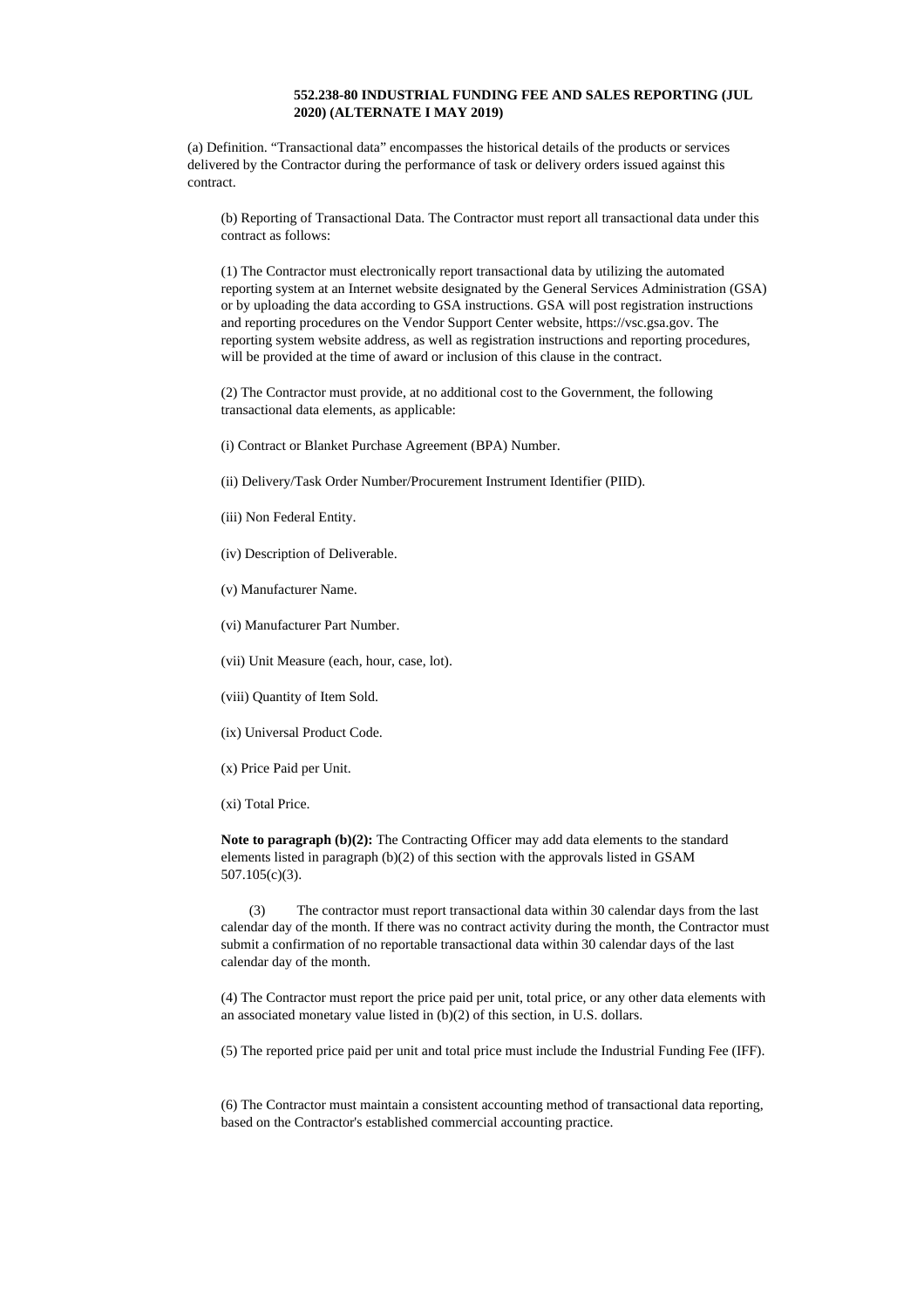(7) Reporting Points.

(i) The acceptable points at which transactional data may be reported include-

(A) Issuance of an invoice; or (B) Receipt of payment.

(B) Receipt of payment.

(ii) The Contractor must determine whether to report transactional data on the basis of invoices issued or payments received.

(8) The Contractor must continue to furnish reports, including confirmation of no transactional data, through physical completion of the last outstanding task or delivery order of the contract.

(9) Unless otherwise expressly stated by the ordering activity, orders that contain classified information or other or information that would compromise national security are exempt from this reporting requirement.

(10) This clause does not exempt the Contractor from fulfilling existing reporting requirements contained elsewhere in the contract.

(11) GSA reserves the unilateral right to change reporting instructions following 60 calendar days' advance notification to the Contractor.

(c) Industrial Funding Fee (IFF).

(1) This contract includes an IFF charged on orders placed against this contract. The IFF is paid by the authorized ordering activity but remitted to GSA by the Contractor. The IFF reimburses GSA for the costs of operating the Federal Supply Schedule program, as set forth in 40 U.S.C. 321: Acquisition Services Fund. Net operating revenues generated by the IFF are also applied to fund initiatives benefitting other authorized GSA programs, in accordance with 40 U.S.C. 321.

(2) GSA has the unilateral right to change the fee amount at any time, but not more than once per year; GSA will provide reasonable notice prior to the effective date of any change. GSA will post notice of the current IFF on the Vendor Support Center website at [https://vsc.gsa.gov.](https://vsc.gsa.gov/)

(3) Offerors must include the IFF in their prices. The fee is included in the awarded price(s) and reflected in the total amount charged to ordering activities. The fee will not be included in the price of non-contract items purchased pursuant to a separate contracting authority, such as a Governmentwide Acquisition Contract (GWAC); a separately awarded Federal Acquisition Regulation (FAR) Part 12, FAR Part 13, FAR Part 14, or FAR Part 15 procurement; or a non-FAR contract.

(4) The Contractor must remit the IFF to GSA in U.S. dollars within 30 calendar days after the last calendar day of the reporting quarter; final payment must be remitted within 30 calendar days after physical completion of the last outstanding task order or delivery order issued against the contract.

(5) GSA reserves the unilateral right to change remittance instructions following 60 calendar days' advance notification to the Contractor.

(d) The Contractor's failure to remit the full amount of the IFF within 30 calendar days after the